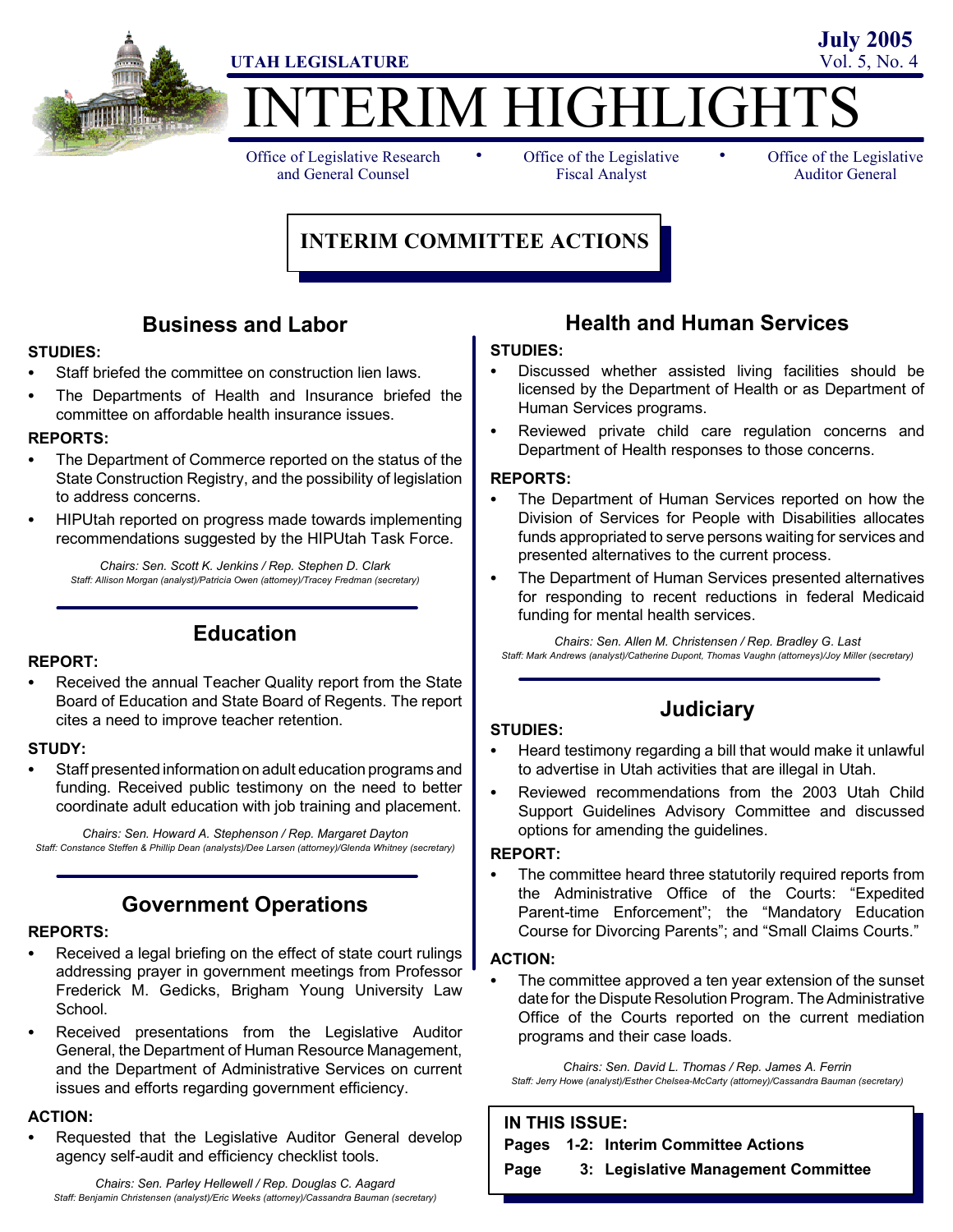## **Law Enforcement and Criminal Justice**

#### **STUDIES:**

- Discussed issues relating to the contracting of state dispatch services to local governments.
- Discussed offenses that have various forms of enhanced penalties and whether the enhancements are consistent and appropriate.

#### **REPORTS:**

- The Department of Public Safety briefed the Committee on the plans and progress of construction of the Miller Public Safety Training Facility.
- The Department of Corrections briefed the Committee on current issues relating to the Utah Sex Offender Registry.

#### **ACTION:**

- Requested a subcommittee to study the issues relating to contracting with counties for dispatch services.
- Requested that staff prepare a letter to the Utah Sentencing Commission asking it to study and report to the Committee regarding recommended changes in penalties for offenses.

*Chairs: Sen. D.C. Buttars / Rep. DeMar "Bud" Bowman Staff: Stewart Smith (analyst)/Susan Creager Allred (attorney)/Wendy Bangerter (secretary)*

## **Natural Resources, Agriculture, and Environment**

#### **REPORTS:**

- Received a report from the Energy Policy Working Group.
- Received a report from the recently appointed division directors of Conservation and Resource Management, Plant Industry, and Marketing and Development within the Department of Agriculture and Food.
- Received a report on the proposal to build a soccer stadium at the Utah State Fairpark for the Real Salt Lake soccer team.

#### **ACTION:**

Heard from the Division of Environmental Remediation and Response on the financial status of the Petroleum Storage Tank Trust Fund. The committee requested legislation requiring tank owners or operators to insure either all or none of their tanks through the fund.

*Chairs: Sen. Thomas V. Hatch / Rep. Roger E. Barrus Staff: Brian Allred (analyst)/John Fellows (attorney) & Emily Brown (assistant)/Joy Miller (secretary)*

## **Political Subdivisions**

#### **STUDIES:**

- Discussed coordination between school districts and municipalities in siting new schools.
- Considered a proposal requiring municipalities to allow developers increased housing density when land is donated to the school district for future schools.
- Discussed whether deed or other restrictions on the use of factory-built housing in residential zones should be prohibited.
- Discussed issues related to group homes as proposed in H.B. 94, 2005 General Session.

*Chairs: Sen. Carlene M. Walker / Rep. Brad L. Dee Staff: Joseph Wade (analyst)/Robert Rees (attorney)/Wendy Bangerter (secretary)*

## **Public Utilities and Technology**

#### **STUDIES:**

- Discussed international trade agreements, including how other states are addressing the potential impacts of these agreements on states' ability to regulate utilities and other sectors such as gambling. A working group was formed to discuss the creation of a state entity to monitor the impact of these agreements on Utah.
- Discussed proposed language to clarify public notice requirements for municipal power plant budget transfers from utility revenues to municipal general funds.

#### **REPORTS:**

- Received a report regarding the Energy Policy Working Group and four subgroups.
- Received a presentation from the Southern Utah Wilderness Alliance about oil and gas development on public lands and how a balanced approach to this development can also be compatible with protecting the environment.

*Chairs: Sen. Gregory S. Bell / Rep. Sheryl L. Allen Staff: Richard North (analyst)/Christopher Parker (attorney)/Phalin Flowers (secretary)*

## **Revenue and Taxation**

#### **REPORT:**

Received a report from the Tax Reform Task Force stating that its four working groups are developing recommendations for possible changes to various state taxes.

#### **STUDIES:**

- Received recommendations from the Utah Education Association, State Board of Education, and Utah School Boards Association regarding changes to Utah's state and local tax system.
- Received testimony from Parents for Choice in Education regarding the structure and benefits of a refundable individual income tax credit for tuition paid to a private school.

*Chairs: Sen. Curtis S. Bramble / Rep. Wayne A. Harper Staff: Bryant Howe & Phillip Dean (analysts)/Rebecca Rockwell & Angela D. Oakes (attorneys) Phalin Flowers (secretary)*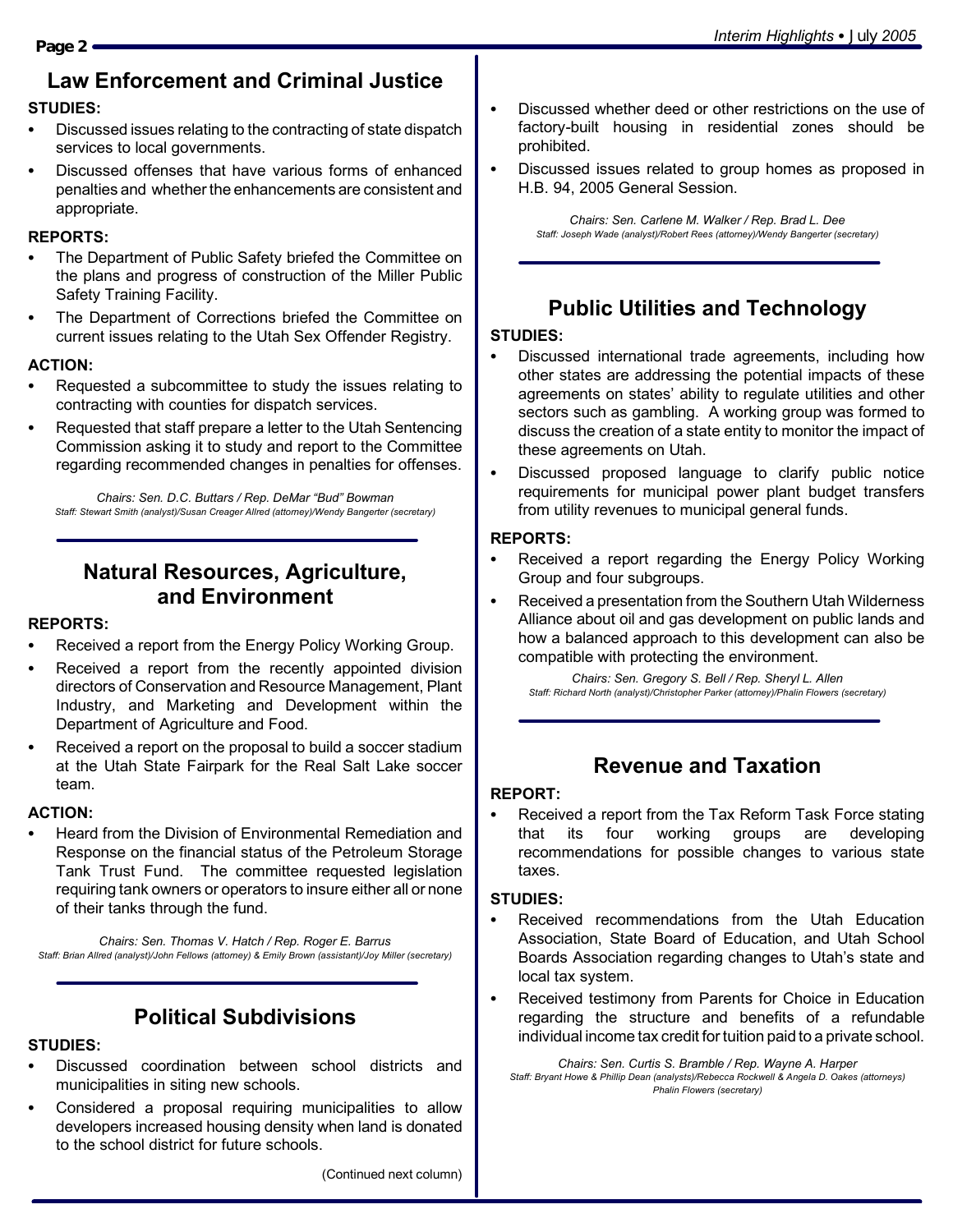## **Transportation**

#### **REPORT:**

Received an update on the concealing of commercial driver licensees' convictions and the potential loss of federal transportation funds.

#### **STUDIES:**

- Discussed the federal REAL ID Act of 2005 and its implications for the state.
- Discussed the process for driver education certification and how it could be modified to benefit both the driver education certification schools and the state.
- Examined the methods employed by the state to decrease the numbers of uninsured drivers.

*Chairs: Sen. Sheldon L. Killpack / Rep. Joseph G. Murray Staff: Mark Steinagel (analyst)/Shannon Halverson (attorney)/Tracey Fredman (secretary)*

## **Workforce Services & Community and Economic Development**

#### **STUDY:**

Discussed the timely payment of child care assistance funds by the state to private child care providers who provide child care to public assistance clients.

#### **REPORTS:**

- Heard proposals for statutory changes, including an unemployment compensation social security offset and changes to the Employment Security Act, for the 2006 General Session.
- Received an annual report from the Office of Child Care regarding the status of child care in the state.
- Received a report from the Department of Workforce Services on the adequacy of Family Employment Program cash assistance grant levels.

*Chairs: Sen. John W. Hickman / Rep. David N. Cox Staff: Art Hunsaker (analyst)/Jim Wilson (attorney)/Glenda Whitney (secretary)*

## **LEGISLATIVE MANAGEMENT COMMITTEE**

#### **REPORTS:**

- Received a report and itinerary for the Legislature's Northern Utah site visit on August 1-2, 2005.
- Met in closed session to discuss pending litigation and receive a report from the Office of the Attorney General on the *Deep Creek Ranch v. State Armory Board* lawsuit.

#### **ACTIONS:**

- Approved a request from the Tax Reform Task Force to create four working groups: sales and use tax; property tax; income tax; and RDA and other taxes.
- Approved the holding of six public meetings by the Tax Reform Task Force in the following communities: Logan (August 2, in conjunction with the legislative site visit); Vernal and Price (October 25); Provo (October 26); and Cedar City and St. George (October 27). The task force will hold two meetings in one day on the two occasions listed by taking a state plane (task force members only) to the cities.
- Approved a Business and Labor Interim Committee request to study two tier annuities, which are currently not available under Utah law.
- Approved a joint meeting of the Education Interim Committee and the Public Education Appropriations Subcommittee to meet with the State School Board.
- Approved a meeting of the Health and Human Services Appropriations Subcommittee for July 28, 2005, to discuss Medicare Part D Prescription Drug Coverage.
- Approved a meeting of the Native American Liaison Committee with leaders of the Ute tribe on August 11, 2005 in Ft. Duchesne.
- Approved a site visit to Central Utah on September 28-29, 2005 by the Natural Resources Appropriations Subcommittee, including an overnight stay.
- Approved two meetings of the Public Education Appropriations Subcommittee, the first to be held in late September and the second one in late October or early November.
- Approved a two-day tour by the Capital Facilities and Administrative Services Appropriations Subcommittee of capital development requests likely be considered during the 2006 General Session, including authorization for an overnight stay.
- Approved *Utah Legislature Policies and Procedures for Handling Records Requests* and *Legislative Management Committee Policy Governing Use of Committee Rooms in the House Building.*
- Approved a 2.5 percent salary increase recommended by the Subcommittee on Oversight for the directors of the three legislative staff offices: Office of the Auditor General; Office of the Legislative Fiscal Analyst; and Office of Legislative Research and General Counsel, effective July 2, 2005.
- Approved a legislative resolution to be drafted and carried by the majority leaders in both houses approving the reappointment of Michael E. Christensen, the director of the Office of Legislative Research and General Counsel, to another six-year term beginning December 1, 2006.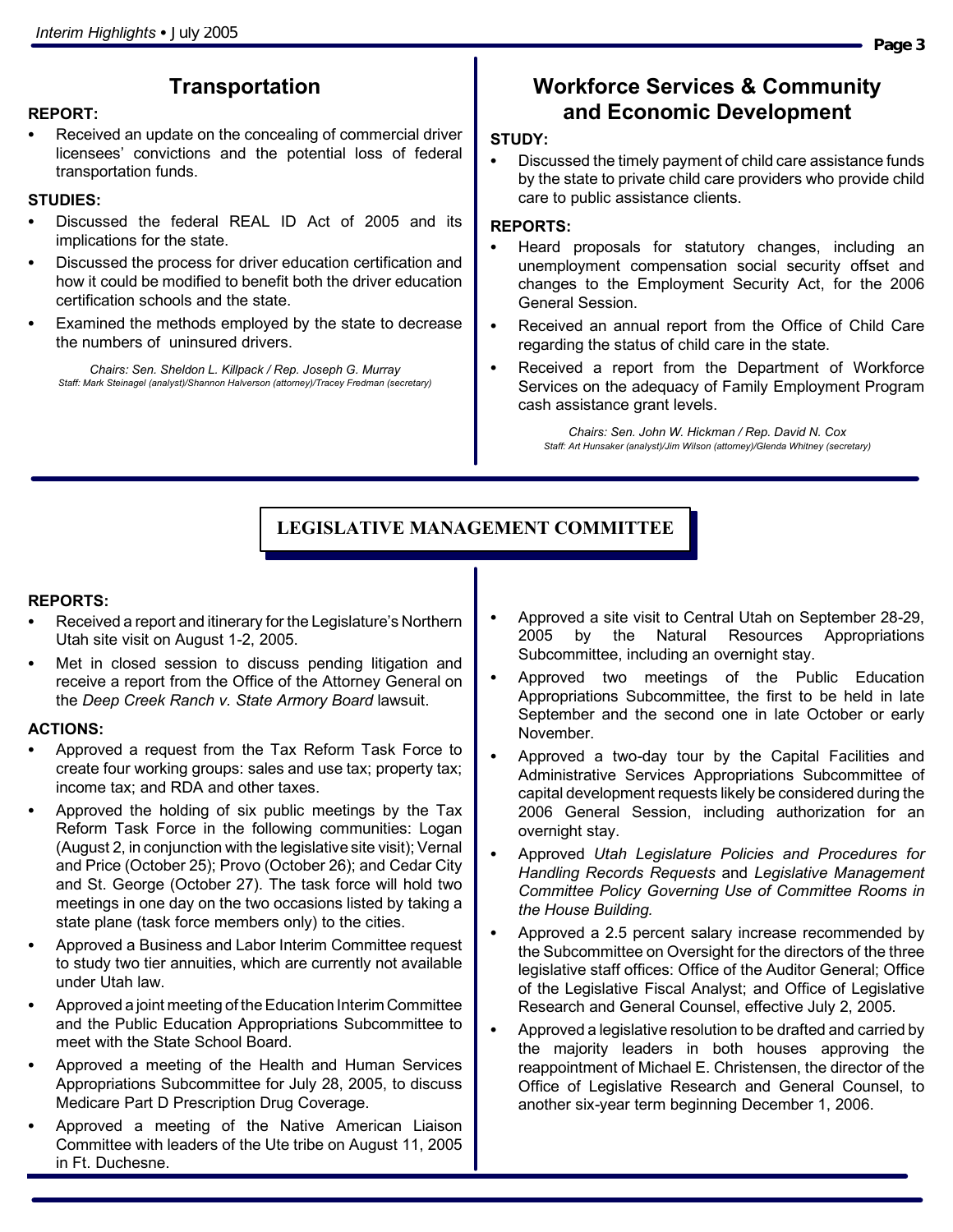

**Office of Legislative Research and General Counsel** House Building, Suite W210 · Salt Lake City, UT · 84114 (801) 538-1032

**Office of the Legislative Fiscal Analyst** House Building, Suite W310  $\bullet$  Salt Lake City, UT  $\bullet$  84114 (801) 538-1034

**Office of the Legislative Auditor General** House Building, Suite W315  $\bullet$  Salt Lake City, UT  $\bullet$  84114 (801) 538-1033

For more information about legislative activities, contact one of the legislative offices or visit our website at: www.le.utah.gov

*Editors: Susan Creager-Allred & Stewart Smith Editors: Susan Creager Allred & Stewart E. Smith*

**Northern Utah Site Visit: August 1-2 Next Interim Day: September 21**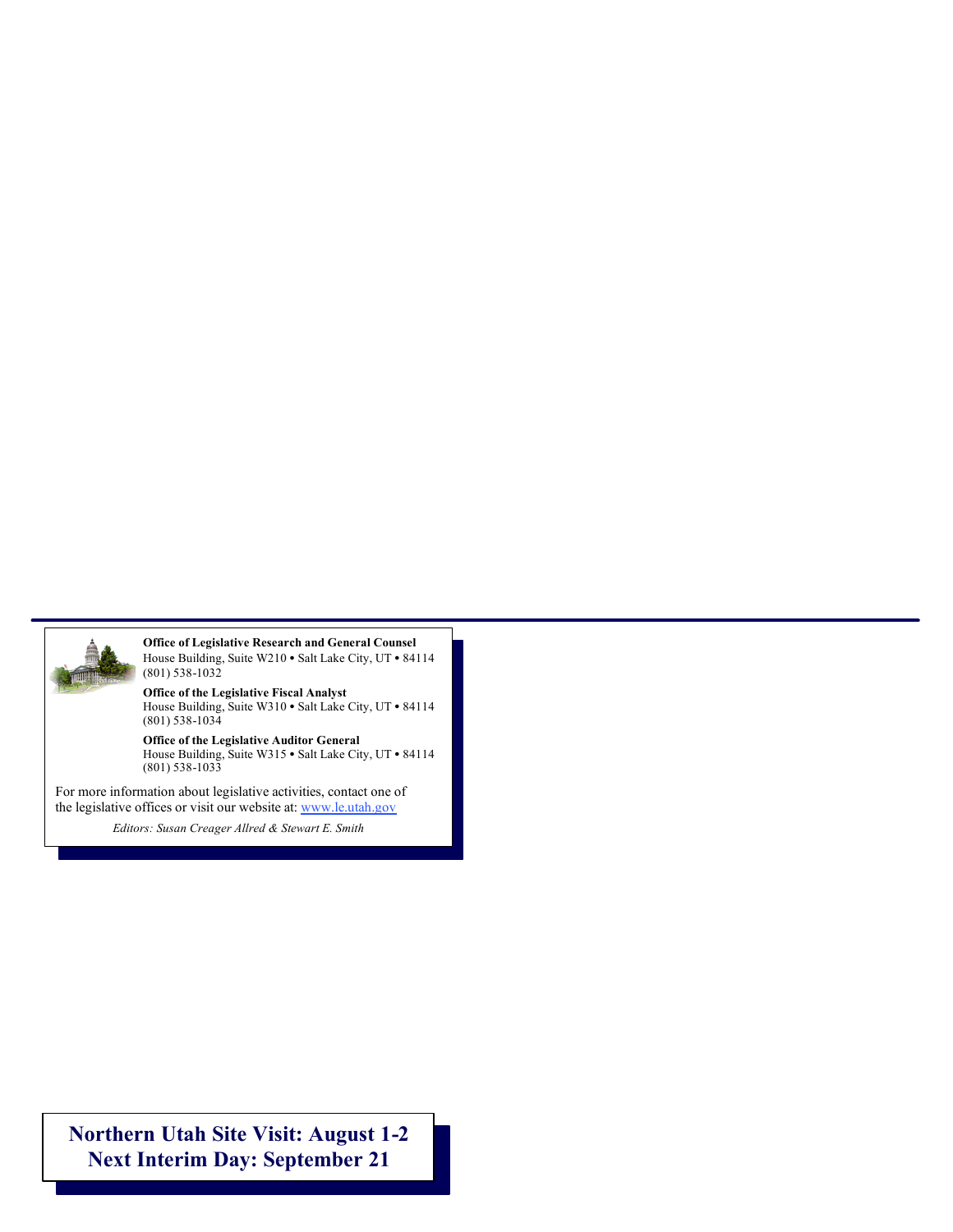

# FISCAL HIGHLIGHTS

DIRECTOR

## **EXECUTIVE APPROPRIATIONS COMMITTEE**

 $CO-CHAIRS$ SENATOR LYLE HILLYARD - REPRESENTATIVE RON BIGELOW

#### **Report:** Federal Funds

**Summary:** Sophia DiCaro, Governor's Office of Planning and Budget, presented the list of federal fund grant applications since the June EAC meeting. The listing shows one new application and six reapplications that require action by the EAC, 16 applications that have been approved by the Governor, and the tracking of 370 outstanding federal fund grants.

**Committee Action:** The committee approved the 7 applications to continue through the application process.

#### **Staff Contact:** Spencer Pratt

**Report:** Preferred Drug List for the Medicaid Program

**Summary:** During the June Executive Appropriations Committee meeting, the Department of Health presented a proposal for a Preferred Drug List (PDL) in the Medicaid program. Due to a lack of time during that meeting, the issue was continued to the July meeting. A representative from the Utah Medical Advisory Committee and the Utah Society of Health Systems Pharmacists added their support to those who had spoken in favor of implementing a PDL in the June meeting. Speaking in opposition of a PDL were Sherri Wittwer, (National Alliance for the Mentally Ill); Dr. Max Gift, (Mental Health Association); Susan Horn; Dr. Vong, (Rheumatologist); and Barbara Boner, (PhRMA).

**Committee Action:** The Committee approved a motion to reaffirm the previous EAC position to discontinue further progress toward the implementation of a PDL until such time as there is additional information that may arise and warrant further review.

#### **Staff Contact:** Spencer Pratt

**Report:** Weighted Pupil Unit Consensus Methodology

**Summary:** During the 2005 General Session, the Governor's office and the Legislative Fiscal Analyst provided significantly different cost estimates for a 1 percent increase in the value of the Weighted Pupil Unit (WPU). The two varying estimates raises the issue of what programs in the Minimum School Program (MSP) should be increased when the value of the WPU is increased. When the value of the WPU is increased each "above the line" program in the MSP automatically increases, the question remains as to which "below the line" or "categorical" programs of the MSP also should be increased with the value of the WPU.

The Social Security and Retirement program and the Pupil Transportation program do not have weighted pupil units attributed to them, but have regularly been increased by the Legislature with the WPU. These represent the only two programs that have historically been increased by the Legislature. The Legislature created three MSP block grant programs in 2002 and 2003. Since the inception of these block grants, requests to increase these programs when the value of the WPU is increased have become more prevalent.

The Analyst provided several options for Legislative consideration:

- 1. Only provide WPU increases on the Basic School Program (above the line programs) and the Social Security and Retirement and Pupil Transportation programs. .
- 2. Provide increases in option one but also include selected categorical programs (below the line programs) that may be heavily impacted by personnel costs; and
- 3. Provide increases outlined in option one and move categorical programs impacted by personnel costs into the Basic School Program and assign these programs weighted pupil units.

#### **Staff Contact:** Mike Kjar

W 310 STATE CAPITOL COMPLEX • SALT LAKE CITY, UTAH • 84114-5310 PHONE: (801) 538-1034 BEN LEISHMAN, EDITOR